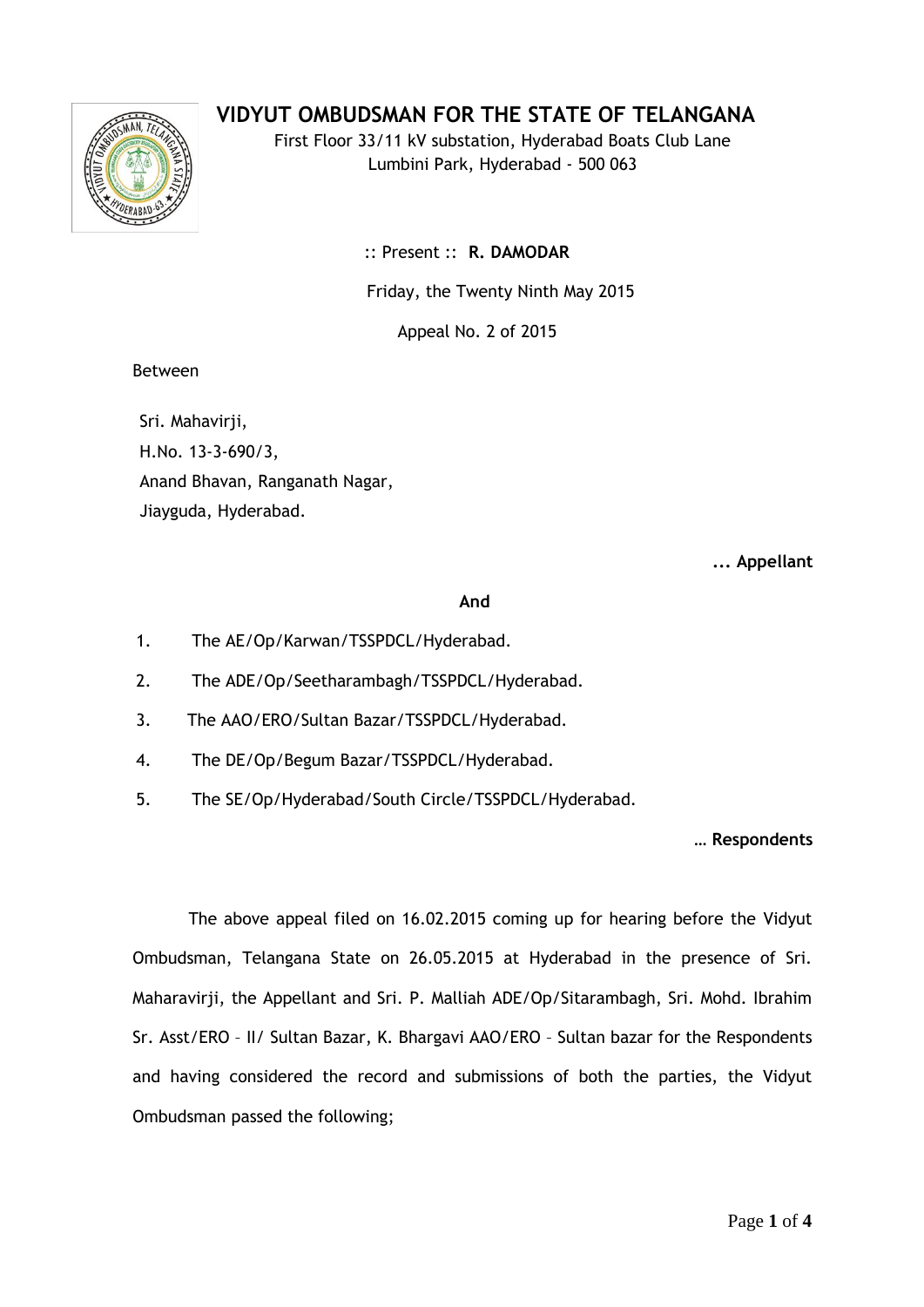#### **AWARD**

 **The Appellant has the Service Connection No 22037. He claimed that since the last two or three months, he has been getting abnormal bills and that the Respondents have issued a bill for Rs 12,000/- in September without any basis. He sought a direction for rectification of the abnormal bill.**

2. **The first Respondent, The Assistant Engineer/Op /Karwan, TSSPDCL, Hyderabad claimed before the CGRF on the allegation of abnormal bills that a proposal was sent to the third Respondent, AA0/Sultan Bazaar to revise the bill for Nov.2014. The Third respondent claimed that the bills were revised from 11/2013 to 11/2014 and an amount of Rs. 1,338/- was withdrawn towards excess billed amount.**

**3. The CGRF, on the ground that since there was no meter change and a revised bill was issued, observed that no further interference is called for.**

4. Aggrieved and not satisfied with the impugned orders, the Appellant preferred the present Appeal.

5. Efforts made to get the matter settled through mediation could not succeed. Hence the matter is taken up for disposal on merits.

6. **The point for determination is whether the appellant is entitled to further rectification of the bill to reduce the bill amount?**

7. The Appellant claims that he got abnormal bill for Rs.12, 000/- for the Service Connection No L 4022037 for the months of September and October,2014 and on the threat of disconnection, he preferred a representation before the CGRF. He claimed that even though there is huge difference in the meter readings, the threat of disconnection was being given to him. The Respondents claimed that when the meter was tested, it was found normal and there was no meter change.

8. The ADE/Op/Sitarambagh claimed that a letter was addressed to AAO/ERO-II,

Sultan bazar for bill revision from Nov, 2013 to Nov, 2014 lending credence to the allegation of the appellant that there was actually abnormal billing. The inference is that actual meter reading was not taken from time to time regularly and only a guess work based meter reading was taken leading to abnormal units when actual reading was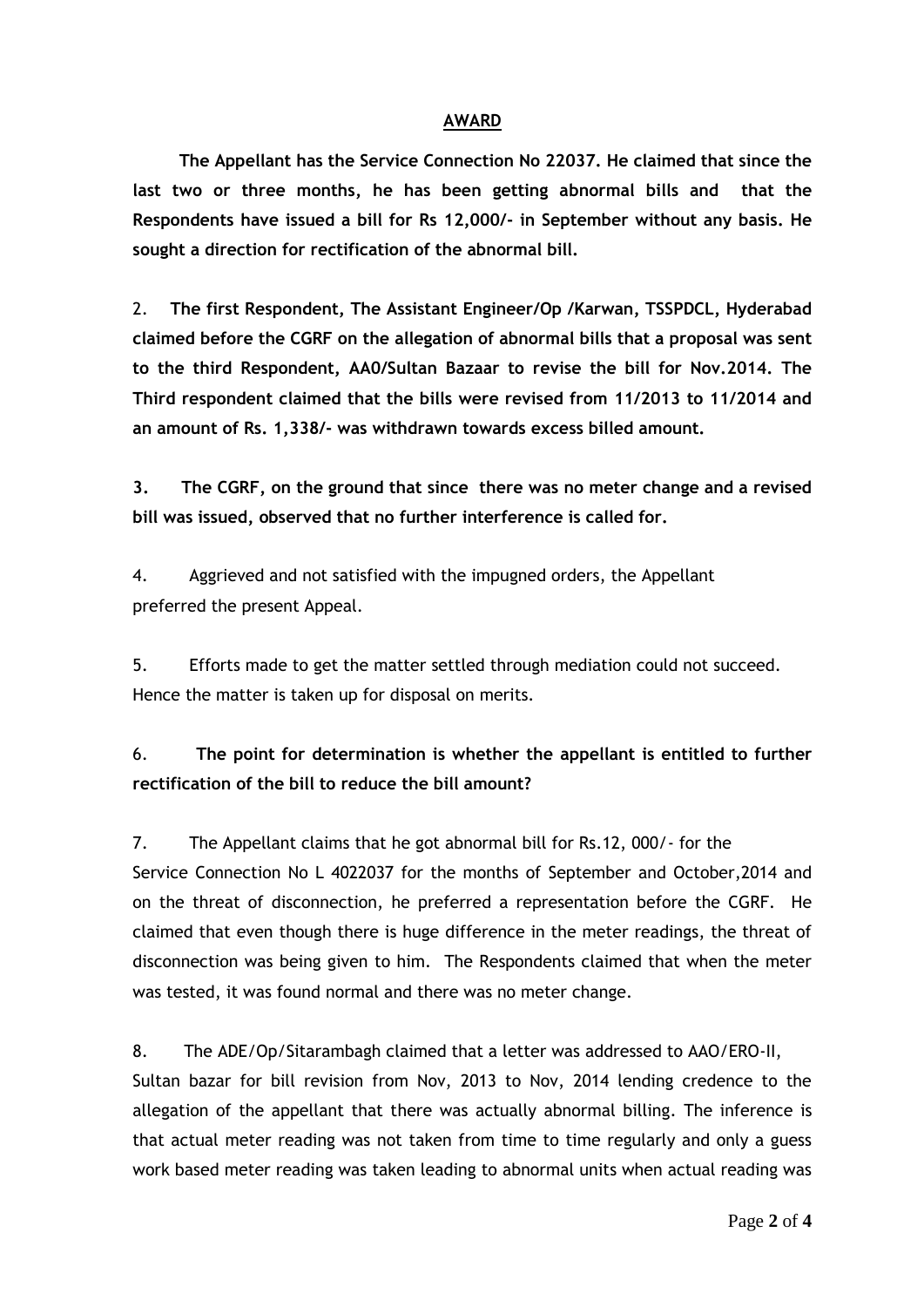taken. It is clear that overall, the total consumed units would remain, however with the higher slab the total bill amount would increase. As against the total already billed amount of Rs. 32,391/-, the units were spread over the entire period allowing the benefit of slab rates and the total consumption is arrived at as follows:

| <b>Total Consumption:</b> |
|---------------------------|
| $650 * 2.60 = 1690.00$    |
| $650 * 3.25 = 2112.50$    |
| $650 * 4.88 = 3172.00$    |
| $650 * 5.63 = 3659.20$    |
| $650 * 6.38 = 4147.00$    |
| $650 * 6.88 = 4472.00$    |
| $1165 * 7.38 = 8597.70$   |
|                           |

27850.40

 The revised bill after spreading the consumption units recoverable from the appellant is shown below:

| Energy charges for consumption  |             |
|---------------------------------|-------------|
| Subject to minimum Tariff slab  | 27850.40    |
| <b>FSA</b>                      | 2062.26     |
| Customer charges 45 x 13        | 585.00      |
| <b>Electricity Duty</b>         | 303.90      |
|                                 | 1.80        |
| Other charges                   | 250.00      |
| Less or gain in rounding off    | 0.36        |
| To be booked                    | 31033.00    |
| Already billed                  | 32391.00    |
| Balance credit to the appellant | (-) 1338.00 |

9. The revision of the bills based on beneficial slabs could get relief of only Rs 1338/- to the appellant which was reduced from the total bill amount. The contention of the appellant that there was excess billing has substance only partly as decided supra. No further action could be taken in view of the action already taken and the revised bill was issued. Therefore the appellant is found not entitled to further reduction in the revised bill. The point is answered accordingly.

Corrected, signed and pronounced on this 29<sup>th</sup> day of May 2015.